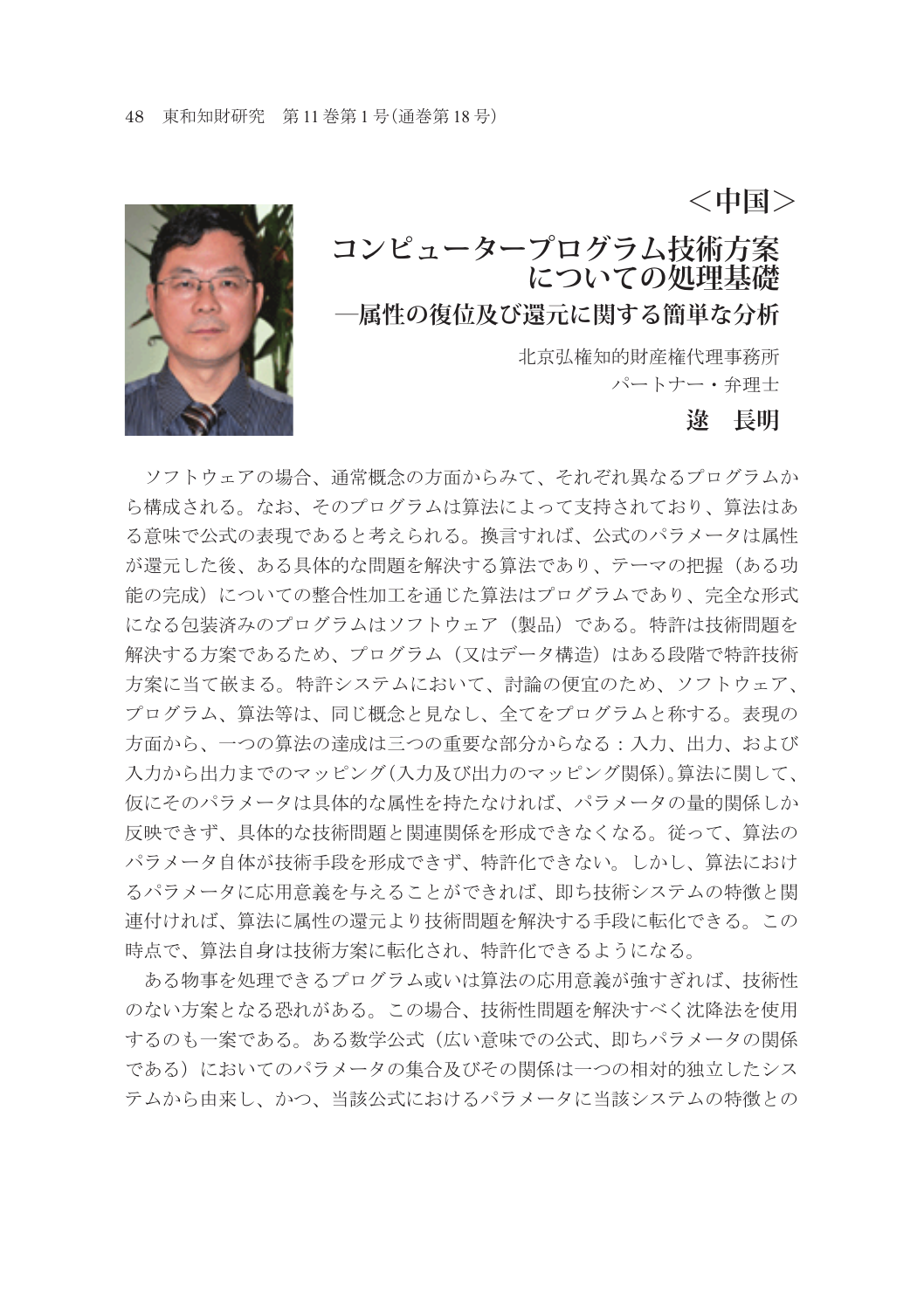関連関係に形成されるのは「属性の復位」である。ある数学公式においてのパラ メータ及びその関係は複数の相対的に独立したシステムの特徴から生じられ、か つ、当該公式におけるパラメータに当該独立したシステムの特徴との関連関係に 形成されるのは「属性の還元」である。

 「属性の復位及び還元」は幅広く活用できる。いかなる算法や数学公式で実際 的な技術問題を解決しようとする際、算法自身に応用環境の意義さえを与えれば、 即ち応用環境の特徴を算法におけるパラメータに応用し、或いは算法を応用環境 に還元・復位すれば、解決しようとする問題はもはや単なる数学問題ではなくな り、特許化できる方案が解決しようとする問題となり、自ずと相応する技術案は 特許化できる可能性を具備する。ある意味では、「算法+属性=特許化可能の技 術方案」と理解してもよかろう。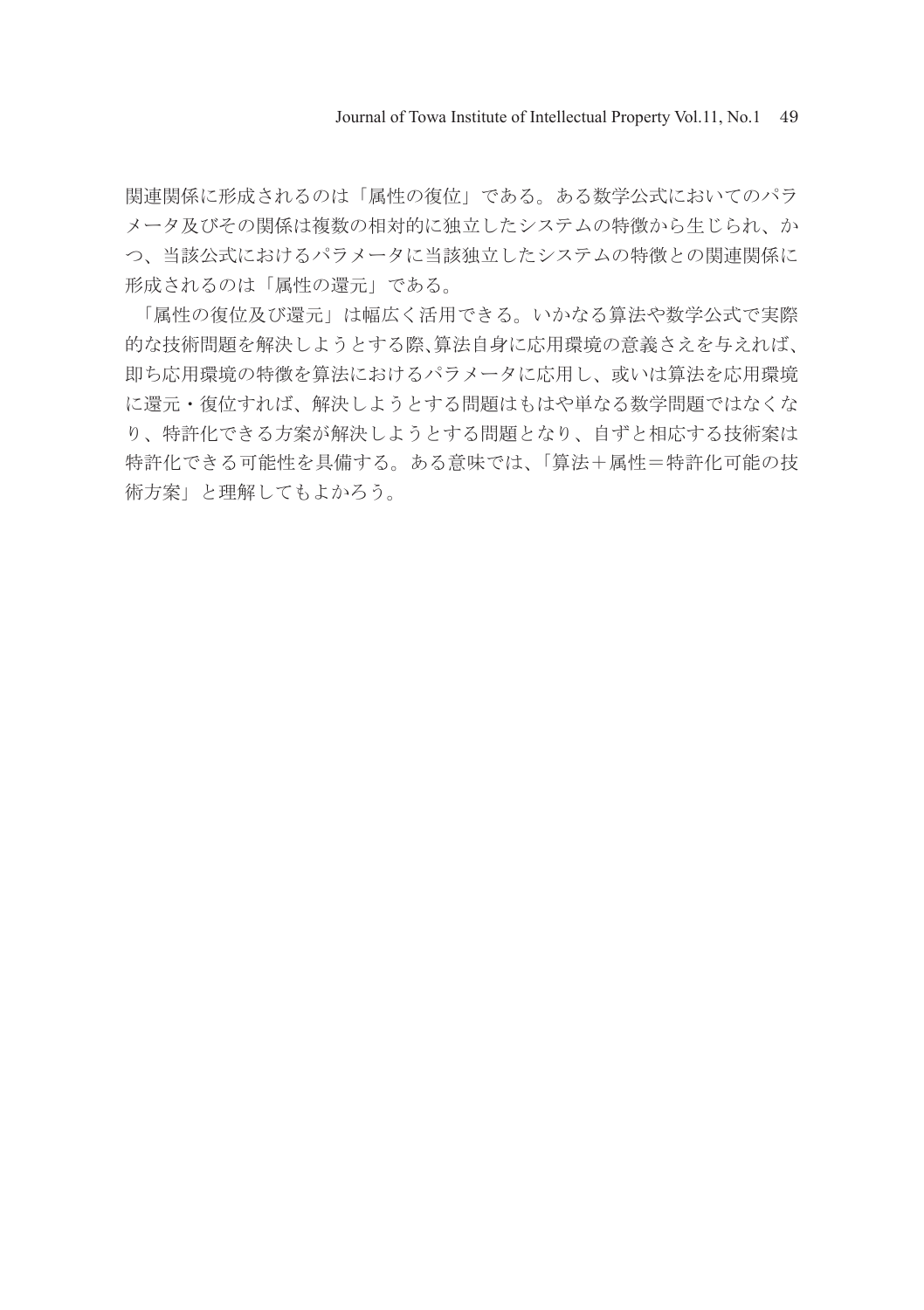## < **China** >

## **The Fundamental Treatment to Technical Features of the Computer Programs**―**Simple Analysis of Reconstruction and Reduction of Attributes**

Chainable IP

Patent Attorney

#### **Lu Changming**

 The software is generally composed of different programs. The programs are assisted by the algorithms that are a formal language in a sense. In other words, a formal parameter is the algorithm to solve the concrete problems after reduction of the attributes. The algorithm processed for understanding a theme and achievement its usefulness is a program. And a complete program is a software and a product. The program or the data structure corresponds to patent technical features because the patent is a method to solve the technical problems. On the patent system, software, programs and algorithms are considered a program for the sake of convenience. The achievement of an algorithm has three important parts : input, output and mapping between them. If parameters of the algorithm do not have concrete attributes, it reflects just a quantitative relation between parameters and does not have any relation to technical issues. Then, its parameters do not form a technical means and cannot patent. But, if you give applied methods to parameters, in other words, if you associate it with the feature of a technical system, the algorithm conversions of means to solve the technical issues through reduction of attributes. This algorithm patents as technical features.

 When program or algorithm has great significance on an application, it is considered as a method with no technical feature. In this case, we can use the descent method to solve the technical issues. In certain mathematical formulas, the set of parameters and their relations are derived from one relatively independent system, and the parameter in the formula reflects "attribute restoration" in relation to the features of the system. In certain mathematical formulas, parameters and their relationships arise from the characteristics of a number of relatively independent systems, and parameters in the formula reflect "reduction of attributes" in relation to features of the independent system .

We can use 'reconstruction and reduction of attributes' widely. When we try to solve the technical issues by an algorithm or mathematical formula, we give the significance of applied environment to the algorithm or reconstruction and reduction of it to the environment. Then, the